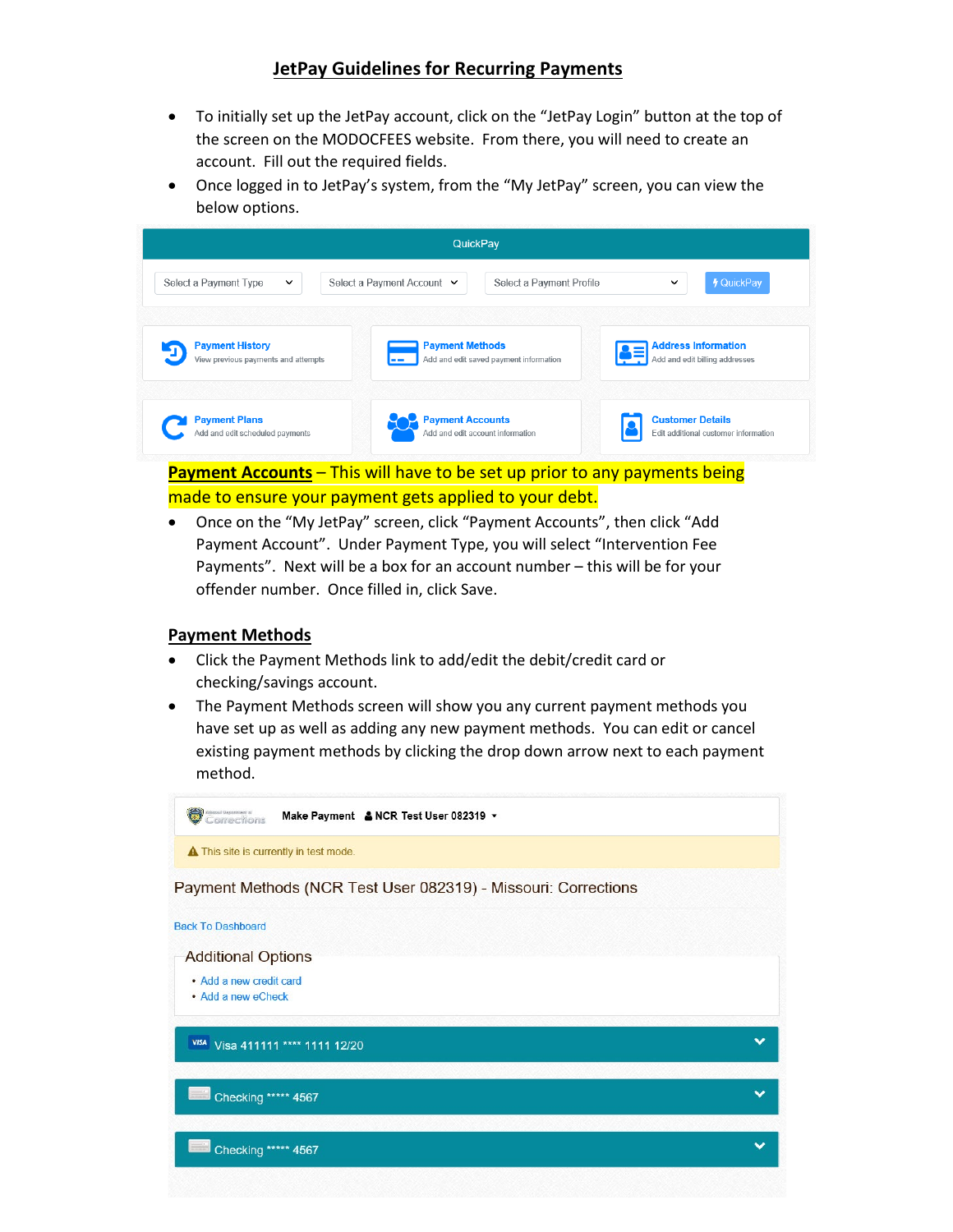• Clicking the "Back to Dashboard" link will take you back to your My JetPay screen. To add a scheduled payment plan, click the Payment Plans link. From this screen, you can create a new payment plan as well as edit or cancel any existing payment plans.

| Milosophi Deponimonsi ali<br>Corrections                                             |               |                                   | Make Payment & NCR Test User 082319 - |                                                              |                                     |               |
|--------------------------------------------------------------------------------------|---------------|-----------------------------------|---------------------------------------|--------------------------------------------------------------|-------------------------------------|---------------|
| <b>A</b> This site is currently in test mode.                                        |               |                                   |                                       |                                                              |                                     |               |
|                                                                                      |               |                                   |                                       | Payment Plans (NCR Test User 082319) - Missouri: Corrections |                                     |               |
| <b>Back To Dashboard</b><br><b>Additional Options</b><br>• Create a new payment plan |               |                                   |                                       |                                                              |                                     |               |
| <b>Payment</b><br><b>Method</b>                                                      | <b>Status</b> | <b>Previous</b><br><b>Payment</b> | <b>Next Payment</b>                   | <b>Payment Type</b>                                          | <b>Payment</b><br><b>Identifier</b> | <b>Action</b> |
| Checking *****<br>4567                                                               | Active        | Not Ran                           | $$30.00 -$<br>9/26/2019               | Intervention Fee<br>Payments                                 | 1014070                             | Edit   Cancel |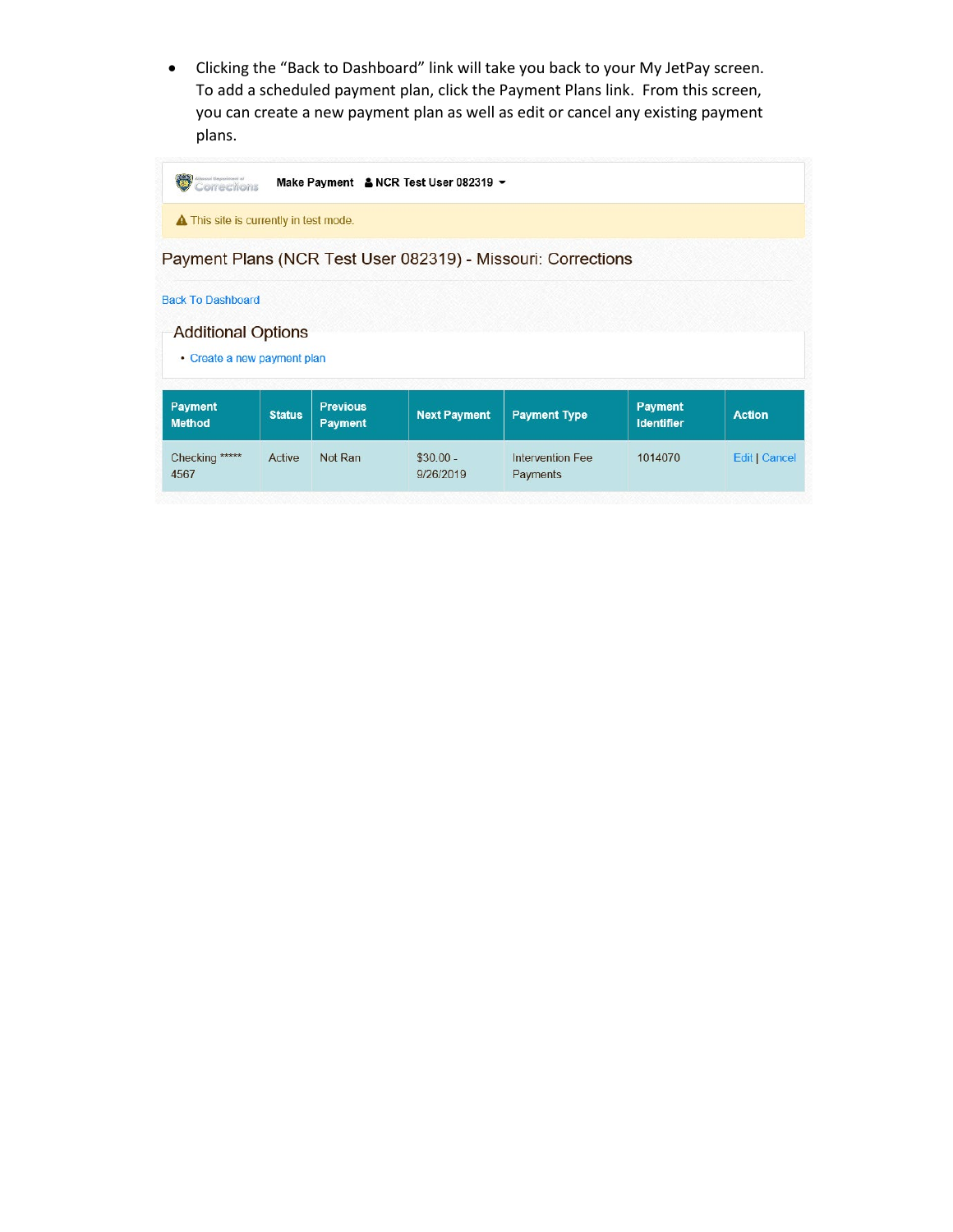## **Payment Plans**

- When setting up a new recurring payment plan, the Account Number will be your Offender Number.
- If you choose a "Fixed Schedule" plan and opt to choose the Number of Payments, your Total Amount Due will be divided by the number of payments you enter. (Example: \$360.00 for your total amount due divided by 12 payments = \$30.00 for each payment) If you opt to choose the Amount per Payment, your Total Amount Due will be divided by the amount of the payment you enter. (Example: \$360.00 for your total amount due divided by \$30.00 per payment = 12 payments) In both options, the recurring payment plan will end after the 12 payments have been completed based off of the frequency of payments you select. You can either select one of your saved payment methods for the Payment Profile or you can enter new billing info as instructed.

|                            | Plan Type                                     | $\mathbb{R}$ Line Items |        |  |
|----------------------------|-----------------------------------------------|-------------------------|--------|--|
| Please select a plan type: |                                               | Subtotal                | \$0.00 |  |
| ● Fixed Schedule           | O Until Cancelled                             | <b>Payment Details</b>  |        |  |
|                            | Payment Type                                  |                         |        |  |
| Payment Type               | Intervention Fee Payments<br>◡                |                         |        |  |
| Account<br>Number*         | <b>Enter Account Number</b>                   |                         |        |  |
| <b>Total amount</b><br>due | $$\mathbb{S}$$                                |                         |        |  |
|                            |                                               |                         |        |  |
|                            | Add to payment plan                           |                         |        |  |
|                            | <b>Payment Information</b>                    |                         |        |  |
|                            | How would you like to specify payment amount? |                         |        |  |
| Number of<br>Payments      |                                               |                         |        |  |
| Amount per payment         | ${\mathbb S}$                                 |                         |        |  |

## $\frac{1}{2}$  $\sim$   $\sim$